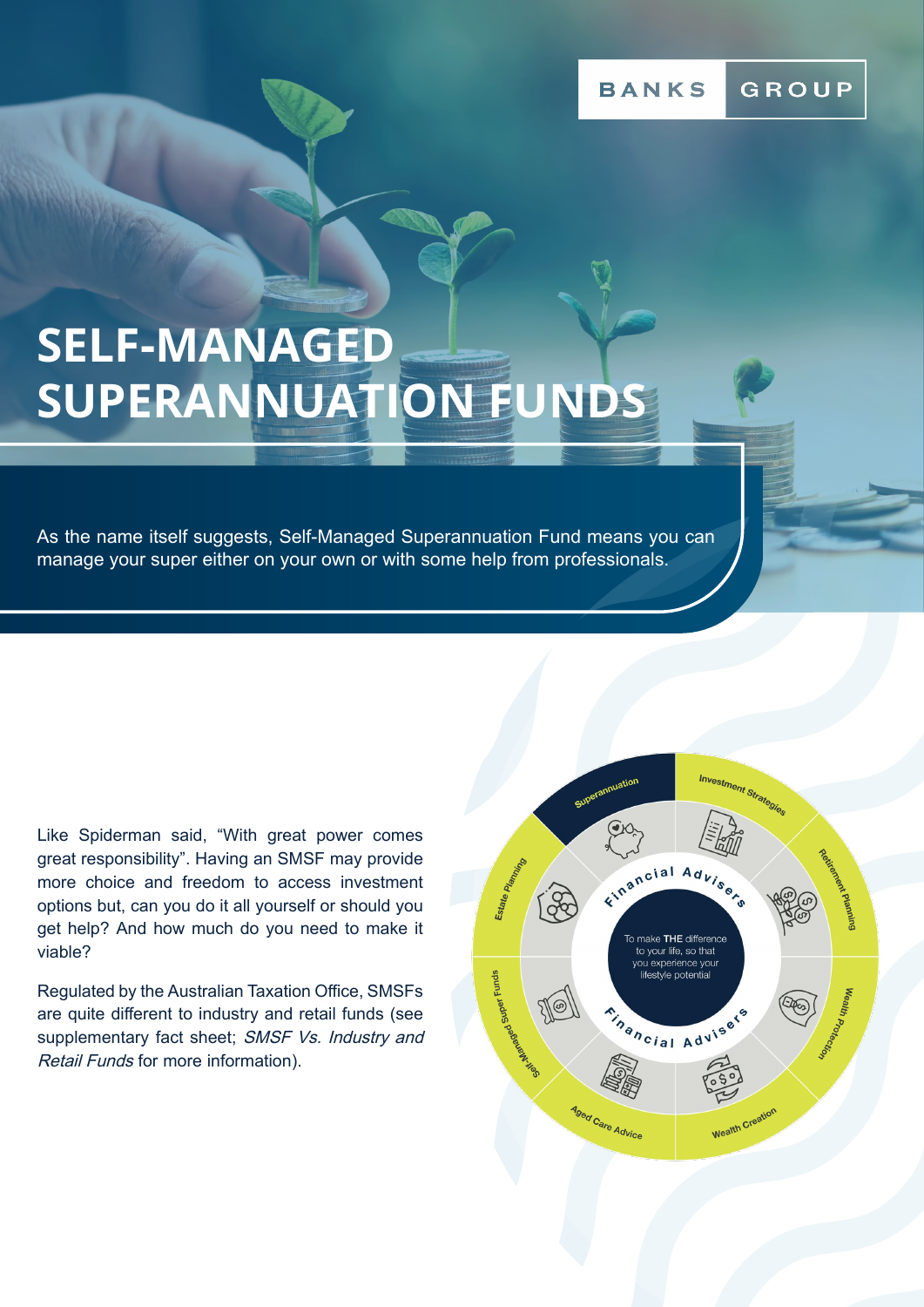

# **So, what's so super about self-managed super?**

#### **1. More control**

With SMSFs, all members of the fund are also trustees and therefore responsible for all decisions. From investment choices and insurance, through to the ability to take a more tailored approach to managing taxation, SMSFs provide the most control of all the superannuation fund options.

Be aware, they are also required to be managed in accordance with relevant superannuation laws. Seeking assistance from accountants and financial advisers to maintain the Trustees' legal responsibilities can be beneficial.

#### **2. More investment choice**

Most industry and retail funds allow members to choose from a range of investment options, from conservative to growth; invest directly; or open a super wrap account. However, these options are generally more limited than the ones available to SMSF trustees, who can invest more broadly.

For example, an SMSF can invest in direct property, where as retail funds usually cannot. For many self-employed people, having their SMSF own their business premises can make a lot of financial sense.

#### **3. Ability to borrow**

An SMSF fund can borrow money, albeit in very limited circumstances and subject to strict conditions.

For example, a trustee can use a limited recourse borrowing arrangement (LRBA) to fund the purchase of a single asset (or collection of identical assets that have the same market value). These assets must be held in a separate trust, called a bare trust.

If your SMSF borrows money to buy an asset, the interest component of the loan repayments can be tax-deductible to the fund.

#### **4. Lower costs**

Industry and retail funds' administration fees are based on a percentage of your super account balance. As your balance increases, so too does the fee.

In contrast, SMSF operating costs (e.g. accounting, audit, and administration fees; annual ATO supervisory levy; day-to-day expenses) are generally fixed. This means the costs normally don't increase, regardless of how much your assets increase or decrease in value.

As your SMSF balance grows, these costs usually become smaller as a percentage of the balance.

We believe that a minimum balance of \$275,000 is required before considering if an SMSF is right for you.

#### **5. Pooling super with others**

You can consolidate your super with up to six other members, such as your partner or other family members. A larger balance in the superannuation fund plus the power of compounding can increase the fund's investment returns.

#### **6. Estate planning**

As an SMSF can have up to six members, it can therefore more simply facilitate the transfer of intergenerational wealth. As a member of an SMSF, your benefits would be paid out to your death-benefit nominees, and if a binding death benefit nomination was in place, proceeds could be paid in-specie, meaning non-cash assets (e.g. property, shares) can be transferred directly to a beneficiary.